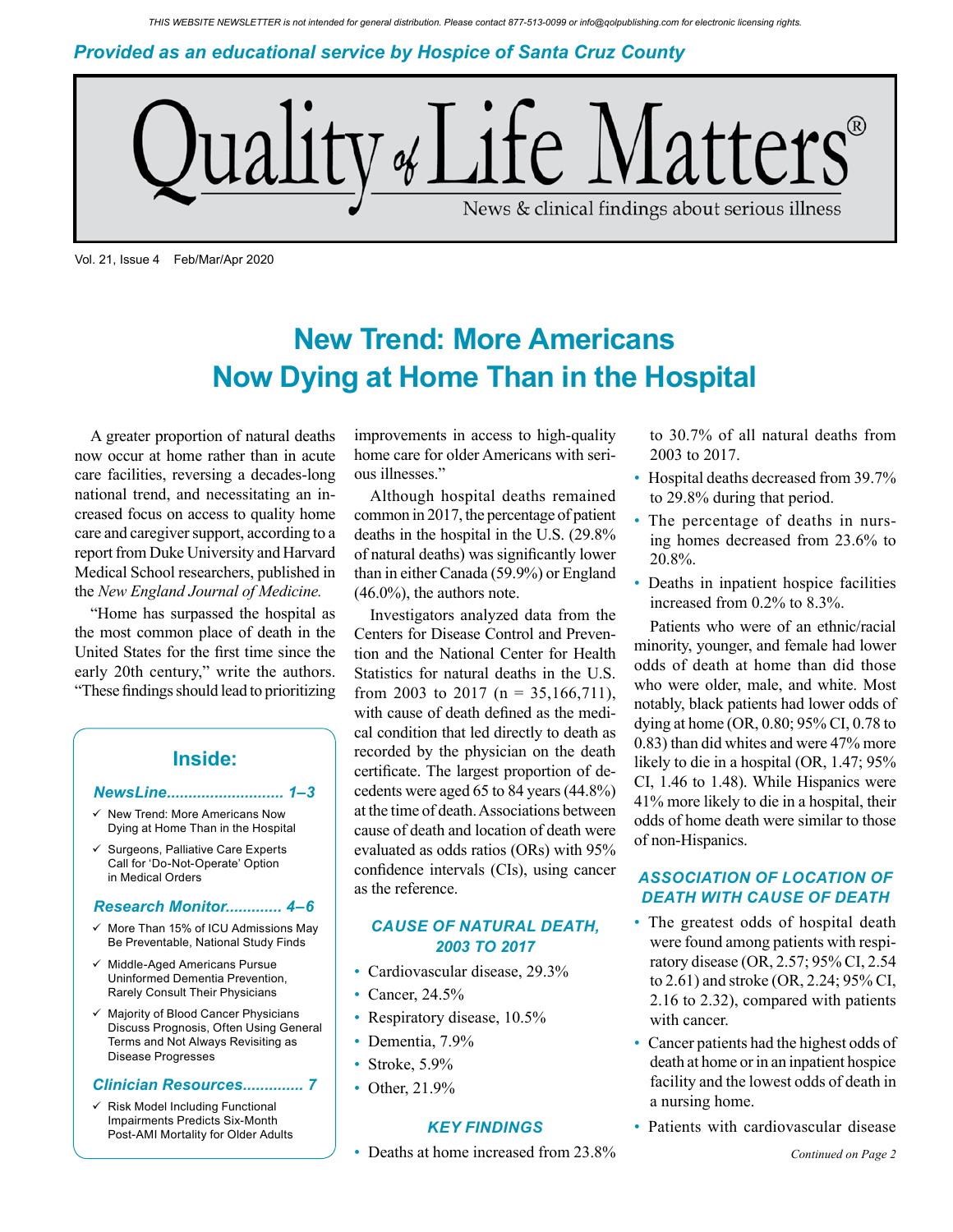# **NewsLine**

## **New Trend: More Americans Now Dying at Home (from Page 1)**

had the second-highest odds of home death (OR, 0.73; 955 CI, 0.72 to 0.74) and the lowest odds of death in a hospice facility (OR, 0.28; 95% CI, 0.28 to 0.29).

• Dementia patients had the lowest odds of hospital death (OR, 0.38; 95% CI, 0.37 to 0.38) and the highest odds of nursing home death (OR, 4.63; 95% CI, 4.45 to 4.80).

"The trends noted here represent progress," write the authors. "[H]owever, more information about the experience of patients dying at home is needed to develop policies and services that ensure high-quality end-of-life care."

### *HOME DEATHS RISE FOR CARDIOVASCULAR PATIENTS*

The research team conducted a specific analysis of trends in place of death among patients with cardiovascular disease (CVD), using the same federal databases on natural deaths from 2003 to 2017, and publishing their findings in the *Journal of the American College of Cardiology.*  As with the general population, deaths at home among cardiovascular patients also exceeded hospital deaths.

"Cardiology has lagged behind other specialties in focusing on end-of-life care, but we're now seeing more interest in this important area," says senior author Haider Warraich, MD, of Harvard Medical School and Brigham and Women's Hospital, Boston. "We're seeing that more people are dying at home than at any other location, but we need to better understand what that experience is like, so that we can focus our energy on the needs of our patients."

CVD, the leading cause of death in the U.S., was identified by investigators as the cause of death in 12.6 million patients from 2003 to 2017, with nearly half of the deaths (48.2%) attributed to ischemic

heart disease, followed by cerebrovascular disease or stroke (16.7%), heart failure or cardiomyopathy (10.6%), and hypertensive heart disease (8.1%).

### *KEY FINDINGS*

- Home deaths among patients with CVD increased from  $21.3\%$  (n = 192,986) to 30.9% (n = 265,133) from 2003 to 2017.
- Hospital deaths decreased from 36.5%  $(n = 330,905)$  to 27.3%  $(n = 234,703)$ .
- Deaths in nursing facilities decreased from 25.1% (n = 228,140) to 20.6% (n  $= 176,787$ ).
- Deaths in hospice facilities averaged 3.2% over the time period, with a high point of 6.0% by 2017.

This increase in the proportion of home and hospice facility deaths and decrease in hospital and nursing facility deaths was manifest across CVD diagnosis subtypes, with the greatest increase in home deaths (about  $+10\%$ ) found among patients with ischemic heart disease or hypertensive disorders.

Patients with aortic stenosis and stroke had greater odds of hospital death (OR, 2.47; 95% CI, 2.39 to 2.56 and OR, 2.14; 95% CI, 2.07 to 2.20, respectively) than those with ischemic heart disease. "Palliative care is underutilized in patients with aortic stenosis, and our finding of greater hospital deaths among patients with aortic stenosis may reflect a need for earlier use of palliative services," the authors comment.

### *RACE/ETHNICITY AND SITE OF DEATH*

Compared with white patients, black patients had greater odds of hospital death (OR, 1.29; 95% CI, 1.27 to 1.30) and reduced odds of home death (OR, 0.84; 95% CI, 0.81 to 0.87) across the study period.

- The gap between the proportion of blacks and whites who died in the hospital increased during the study period, from 4.9% to 5.3%.
- Hispanic patients had greater odds of hospital death (OR, 1.49; 95% CI, 1.47 to 1.50) compared with non-Hispanic patients, and lower odds of home death (OR, 0.94; 95% CI, 0.93 to 0.96).
- However, the difference in the proportion of hospital deaths between Hispanics and non-Hispanics fell from 10.2% to 7.8% during the study period.

"Care preferences and experiences of minority patients and caregivers deserve further attention," write the authors. "Demographic and disease-related factors should be considered in designing patient-centered interventions to improve end-of-life care."

The odds of home and hospital death decreased with age, while the odds of death in a nursing or hospice facility increased. Compared with those aged < 65 years, for example, decedents aged > 85 years were more likely to die in a nursing home (OR, 9.81; 95% CI, 9.40 to 10.25) or hospice facility (OR, 3.10; 95% CI, 3.02 to 3.19).

### *GEOGRAPHIC VARIATIONS*

- The Mountain census region had the highest proportion of CVD home deaths (37.0%) and the lowest proportion of hospital deaths (23.6%) in 2017.
- The greatest proportion of hospital deaths in 2017 (32.1%) was found in the East South Central region.
- New England had the lowest percentage of home deaths in the nation in 2017 (27.2%) and exhibited the smallest reduction in percentage of hospital deaths from 2003 to 2017 (5.6%).
- Deaths in a hospice facility ranged from a high of 11.9% in the South At-

*Continued on Page 3*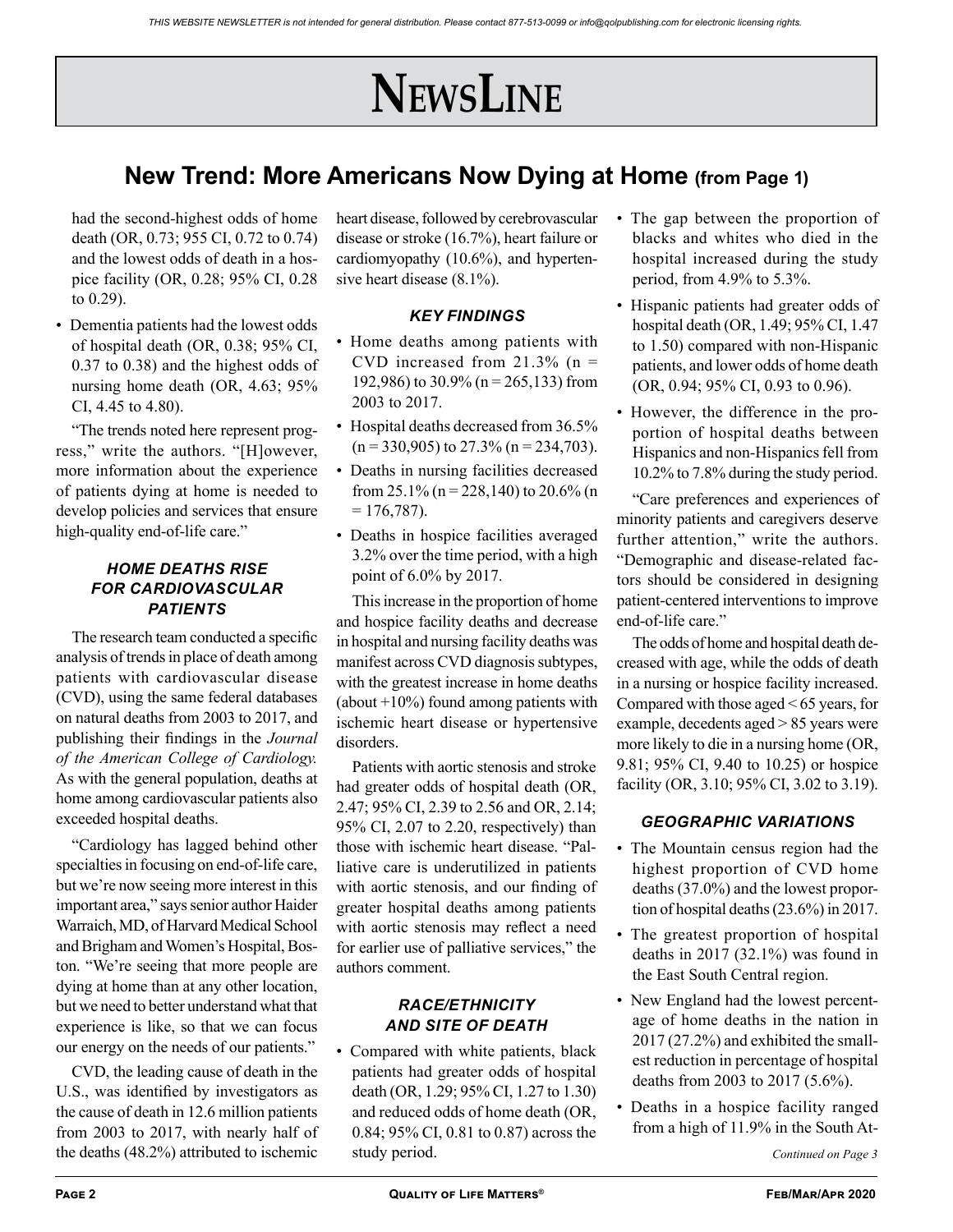# **NewsLine**

## **Surgeons, Palliative Care Experts Call for 'Do-Not-Operate' Option in Medical Orders**

Portable medical orders such as POLST (physician orders for life-sustaining treatment), which direct emergency care for patients with life-limiting illness, often include DNR (do-not-resuscitate) and DNI (do-not-intubate) orders. A team of surgeons and palliative care experts from Massachusetts General Hospital in Boston suggests the addition of a DNO (do-not-operate) section.

Adding DNO would document the wishes of patients regarding invasive interventions at the end of life more completely, "with the goal of reducing suffering from non-beneficial surgical interventions in patients with severe illness at the end of life," write the authors of a paper published in the *Journal of Palliative Medicine.*

"Patients with life-limiting illnesses should be provided with an opportunity to comprehensively explore end-of-life issues, with clear documentation of DNR, DNI, and DNO orders, which are distinct from advance directives (ADs) or living wills."

Current POLST forms, known in Massachusetts as MOLST (medical orders for life-sustaining treatment), exist in some form in most states and the District of Columbia. Unlike ADs, which

## **New Trend (from Page 2)**

lantic region in 2017 to a low of just 2% in the Pacific region.

"When I talk to my patients about what's most important to them as they begin to reach the end of life, so many of them tell me they want to spend their last moments surrounded by the familiarity of home," says Warraich. "Understanding where patients die can help us determine how we can deliver care to them and what services they'll require in those settings."

*Sources: "Changes in the Place of Death in the United States,"* New England Journal of Medicine; *December 12, 2019; 381(24):2369 –2370. Cross SH and Warraich HJ; Duke University Sanford School of Public Policy, Durham, North Carolina; Veterans Affairs Boston Healthcare System, Boston. "Trends in Place of Death for Individuals with Cardiovascular Disease in the United States,"*  Journal of the American College of Cardiology; *October 15, 2019; 74(15):1943–1946. Cross SH, Warraich HF, et al; Sanford School of Public Policy, Duke University, Durham, North Carolina; Division of Cardiovascular Medicine, Department of Medicine, Brigham and Women's Hospital, Harvard Medical School, Boston; and Cardiology Section, Department of Medicine, Boston Veterans Affairs Healthcare System, Boston.*

are more comprehensive guidelines for preferred future care if incapacitated, POLST and MOLST are orders specific to medical emergencies, are signed by a medical professional, and must be followed by emergency medical technicians and ER clinicians.

"Unfortunately, the need for operative intervention often arises emergently when patients may not be lucid or family members are either unavailable or unsure as to how to proceed," write the authors. Only 4% of patients enter into a surgical procedure with DNR orders already explored and documented, they note. "Improved communication and a mechanism for documentation of DNR, DNI, and DNO orders are key."

Discussions of benefits and risks may be routine for consideration of interventions in elective or subacute settings, note the authors, but can be challenging in the setting of a surgical intervention that arises emergently. "Introduction of a DNO order simply identifies patients in whom surgical intervention is not desired," they point out.

"Optimal patient care comes from good communication and setting expectations," write the authors. In the article, they include a framework for patient-centered discussions physicians should conduct prior to signing a patient's completed POLST/ MOLST form.

### *DISCUSSIONS OF DNR, DNI, AND DNO SHOULD COVER:*

- The underlying disease process and progression
- Anticipated acute medical problems
- Prognosis
- Patient's overall preferences, goals, and values

"Identifying patients' goals and values can guide decision making by outlining principles and central wishes in a patient's care," assert the authors. Examples of a patient's key wishes could include: prioritizing time with family, minimizing pain, having the ability to eat and drink, living with good quality of life for as long as possible, and dying peacefully.

DNO is not a perfect concept, note the authors. Nor is DNR, since the definitions of "resuscitation" and "operation" can be wide-ranging and ambivalent. But such limitations are "outweighed by the ability to engage patients in a conversation about wishes and goals, and ultimately to identify patients with clear-cut wishes to avoid interventions."

*Source: "DNR, DNI, and DNO?"* Journal of Palliative Medicine; *Epub ahead of print, November 2019; DOI: 10.1089/jpm.2019.0486. Cauley CE, El-Jawahri AR, Jacobsen JC, Udelsman BV, Jackson VA, Temel JS, Qadan M; Department of Surgery and Department of Medicine, Massachusetts General Hospital, Boston.*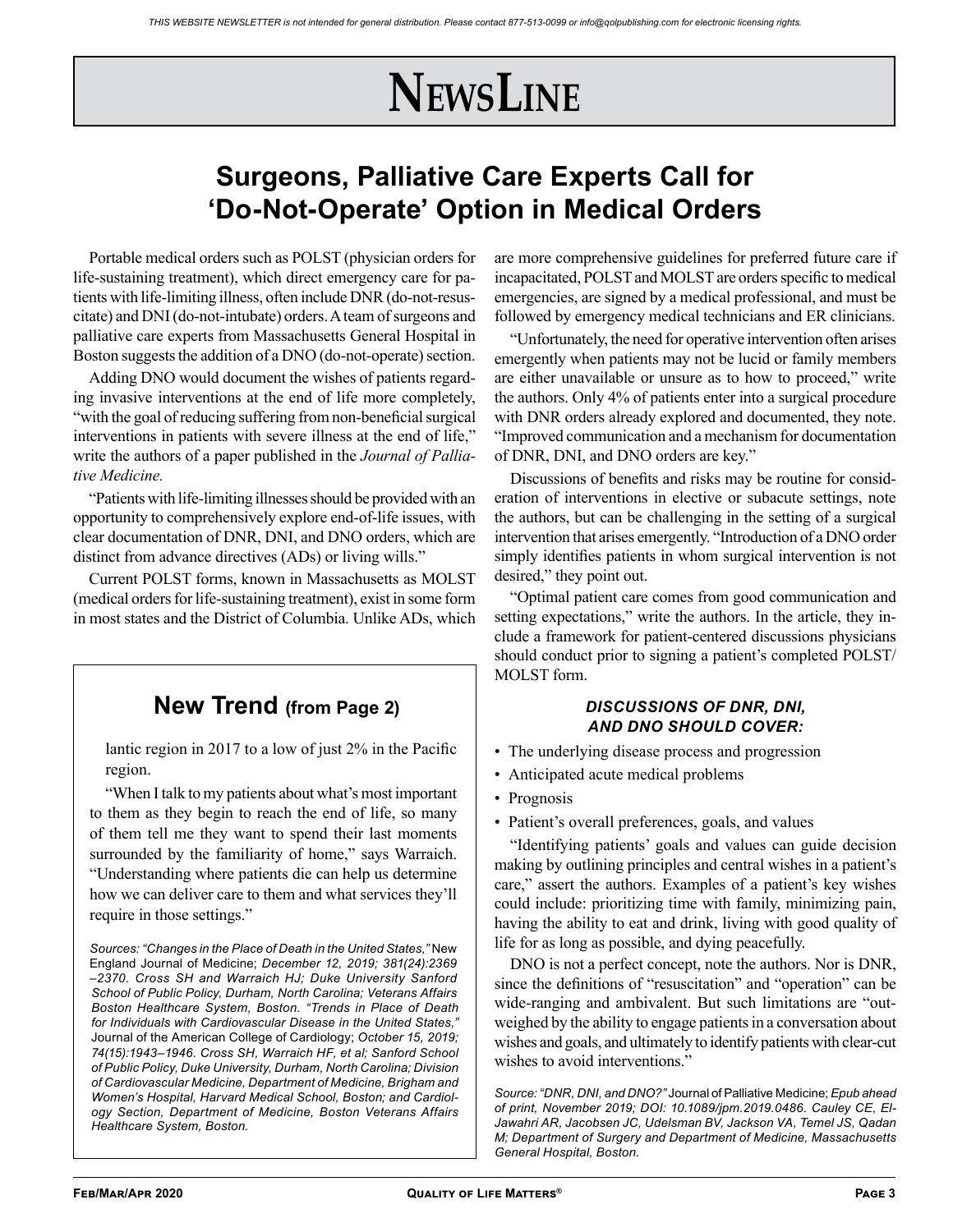# **RESEARCH MONITOR**

## **More Than 15% of ICU Admissions May Be Preventable, National Study Finds**

*Earlier palliative care, not more ICU beds, could improve care, lower costs*

About one in six admissions to an intensive care unit (ICU) across the U.S. from 2006 to 2015 were for conditions that might have been treated earlier by community-based preventive or palliative care services, a large study has found. Further, geographic variation in the rates of ICU stays appears to be linked to the availability of ICU beds, according to a report published in the *Annals of the American Thoracic Society.*

"This study was motivated by my experiences caring for patients in the medical ICU who required maximal life support because, a few weeks or months before, they couldn't afford basic preventive medical services," says lead author Gary E. Weissman, MD, MSHP, of the Palliative and Advanced Illness Research Center at the University of Pennsylvania, Philadelphia.

As the nation's population ages, there is a push to meet the expected demand for more ICU services for older adults with complex medical issues by increasing the number of ICU beds and workforce, note the authors. The needs of these patients might be better met by investing instead in strengthening preventive and palliative services.

"An appreciable proportion of U.S. ICU admissions may be preventable with community-based interventions," write the authors. "Investment in the outpatient infrastructure required to prevent these ICU admissions should be considered as a complementary, if not alternative, strategy to expanding ICU capacity to meet future demand."

Estimated costs for hospitalizations with ICU stays far exceed those for outpatient preventive services, the authors point out. "Early palliative care in patients with serious illness may reduce ICU admissions

and costs, while simultaneously improving patient- and family-centered outcomes."

Investigators analyzed data from 2006 to 2015 on 16.6 million ICU admissions (including coronary care unit admissions) from among 99.8 million acute inpatient hospitalizations of patients aged  $\geq 65$ years (mean age, 79 years), using datasets from Medicare fee-for-service, Medicare Advantage, and a large national private insurer. These datasets represent about 13% of the entire U.S. population and about 64% of individuals aged  $\geq$  65 years, the authors note.

Because no "gold standard" definition of a potentially preventable ICU admission has yet been established, the researchers identified two patient groups whose care might potentially be handled better outside the ICU.

### *TYPES OF PREVENTABLE ADMISSIONS*

**1 – Ambulatory care sensitive condition (ACSC) admission,** defined as a hospitalization and ICU admission of a patient with a chronic or medical condition for which ICU care may have been avoided with timely and appropriate outpatient care.

Example conditions include hypertension, urinary tract infection, and uncontrolled diabetes.

**2 – Life-limiting malignancy (LLM) admission,** an ICU admission of a cancer patient with a life expectancy of a year or less, for whom palliative care would have been appropriate earlier, and for whom hospice/palliative care might now be considered.

Life-limiting admissions may also be preventable for other serious illnesses with prognoses similar to that of cancer, such as chronic lung disease, heart failure, and neurodegenerative disorders.

### *OVERALL*

- Among all hospitalizations with ICU care, 15.5% were associated with a potentially preventable diagnosis.
- 6.3% of all ICU admissions were among LLM patients.

### *TRENDS AND VARIATIONS*

- There was a nearly eight-fold difference among U.S. states in the rates of ICU admissions, with significant correlations between all potentially preventable ICU admissions and the total number of available ICU beds in each state.
- Over the ten-year study period, the percentage of ICU hospitalizations in the ACSC group slowly declined, while the percentage of ICU stays for the LLM group increased.
- The proportions of ICU care among ACSC patients increased with older age, while declining with greater age for those with a LLM.

"Our results suggest that expansion of ICU bed supply in the U.S. contributes to the total number of potentially preventable ICU admissions," write the authors. They suggest that future research focus on analysis of trends in ICU hospitalization broken down by individual category of ACSCs, to inform targeting of particular outpatient services aimed at avoiding ICU admission.

*Source: "Potentially Preventable Intensive Care Unit Admissions in the United States, 2006–2015,"* Annals of the American Thoracic Society; *January 2020; 17(1):81–88. Weissman GE et al; University of Pennsylvania Perelman School of Medicine; Pulmonary, Allergy, and Critical Care Division and Leonard Davis Institute of Health Economics; and Palliative and Advanced Illness Research Center, both in Philadelphia; University of Illinois at Chicago, Chicago; and Corporal Michael J Crescenz VA Medical Center, Philadelphia.*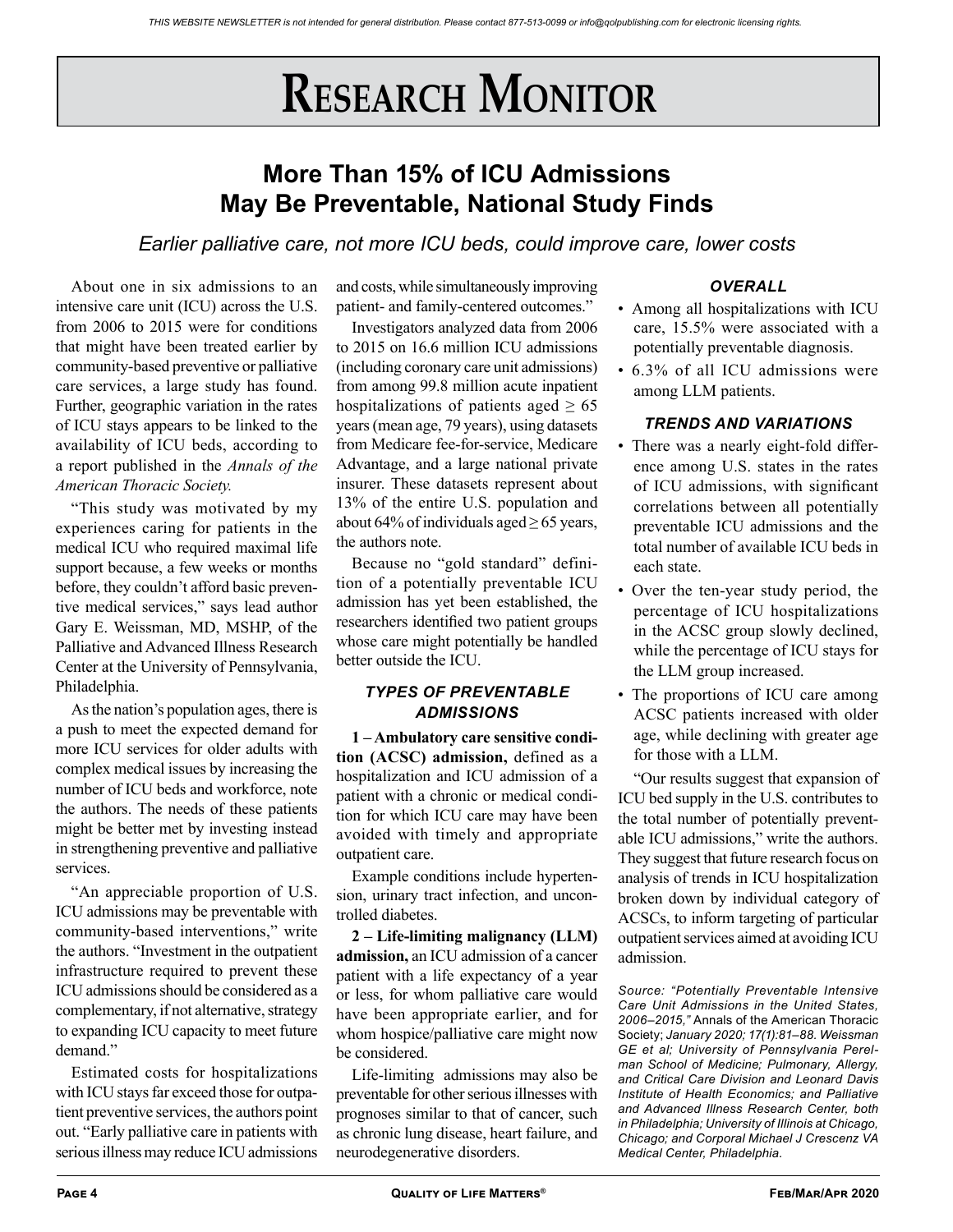# **RESEARCH MONITOR**

## **Middle-Aged Americans Pursue Uninformed Dementia Prevention, Rarely Consult Their Physicians**

*Focus needed on early management of lifestyle and chronic conditions*

While nearly half of surveyed middleaged Americans considered themselves at least somewhat likely to develop dementia as they aged, only 5.2% had discussed evidence-based prevention strategies with their physicians, while about 40% endorsed the use of marketed preventive measures that have no proven efficacy, according to a report published in *JAMA Neurology.*

Further, individuals whose race/ethnicity or health status puts them at higher risk for development of dementia unrealistically perceived themselves as having lower risk than their counterparts.

"Given repeated failures of diseasepreventing or disease-modifying treatments for dementia, interest in treatment and prevention have shifted earlier in the disease process," write the authors. "Adults in middle age may not accurately estimate their risk of developing dementia," and could thus be wasting their efforts and money on ineffective measures rather than consulting their clinicians regarding evidence-based health strategies.

The authors suggest that physicians explore making opportunities to counsel middle-aged patients on evidence-based steps they can take to help preserve brain function as they age, such as increasing physical activity, ceasing smoking, and controlling medical conditions such as diabetes and hypertension.

Investigators analyzed results of a nationally representative poll, the University of Michigan's National Poll on Healthy Aging, of 1019 adults aged 50 to 64 years in 2018. Respondents were asked how likely they were to develop dementia in their lifetime, whether they had discussed prevention with their physicians, and which of four specific strategies they used to maintain brain health.

### *KEY FINDINGS*

- Overall, 48.5% (95% CI, 45.3% to 51.7%) of middle-aged adults considered themselves at least somewhat at risk for developing dementia, with 44.3% (95% CI, 41.1% to 47.5%) responding "somewhat" and 4.2% (95% CI, 3.1% to 5.8%) considering dementia "very likely."
- Only 5.2% (95% CI, 4.0% to 6.8%) of respondents had discussed dementia prevention with their physicians.
- Discussion with a physician was more common among those with a perceived higher likelihood of developing dementia (7.1%; 95% CI, 5.1% to 9.8%) than among those who perceived their likelihood as being lower (3.6%; 95% CI, 2.2% to 5.7%).
- About one-third of respondents endorsed the use of marketed products for dementia prevention, with 31.6% (95% CI, 28.7 to 34.6) supporting the use of fish oil and 39.2% (95% CI, 36.1% to 42.4%) claiming to use other vitamins, supplements, or mental activities.

### *HIGHER-RISK PATIENTS MISPERCEIVE THEIR DEMENTIA LIKELIHOOD*

- Non-Hispanic black respondents were significantly less likely to consider themselves at risk for dementia (adjusted odds ratio [AOR], 0.51; 95% CI, 0.32 to 0.81) than were white respondents.
- Respondents who rated their physical health as "fair" or "poor" did not consider themselves at greater risk for dementia than did those who rated their health as "good" (AOR, 1.46; 95% CI, 0.93 to 2.28 and AOR, 1.49; 95% CI, 1.10 to 2.01, respectively) as compared with those with self-reported "very

good" or "excellent" physical health.

• In contrast, those who rated their mental health as "fair" or "poor" felt they were at greater risk for dementia (AOR, 2.30; 95% CI, 1.19 to 4.47) than did those who reported their mental health as "good" (AOR, 1.48; 95% CI, 1.05 to 2.08), with "very good" or "excellent" used as reference.

Non-Hispanic black individuals have a higher prevalence of dementia than do other racial/ethnic groups, point out the authors, yet these individuals perceived their risk as being lower than did respondents in other groups. Similarly, patients with poor or fair physical health did not accurately perceive their higher likelihood of developing dementia compared with those with better health status.

Further, although there is little evidence to suggest that poor mental health is causally linked to dementia development, the largest association with perceived likelihood of dementia was found among those who rated their mental health as fair to poor.

"While managing chronic medical conditions, such as diabetes or cardiovascular disease, could reduce dementia risk, few respondents appear to have discussed this with their physician," write the authors. "Policy and physicians should emphasize current evidence-based strategies of managing lifestyle and chronic medical conditions to reduce the risk of dementia."

*Source: "Perception of Dementia Risk and Preventive Actions Among U.S. Adults Aged 50 to 64 Years,"* JAMA Neurology; *Epub ahead of print, November 15, 2019; DOI: 10.1001/jamaneurol.2019.3946. Maust DT et al; Department of Psychiatry; Institute for Healthcare Policy and Innovation; and Department of Internal Medicine, University of Michigan; Center for Clinical Management Research, Veterans Affairs Ann Arbor Healthcare System, all in Ann Arbor, Michigan.*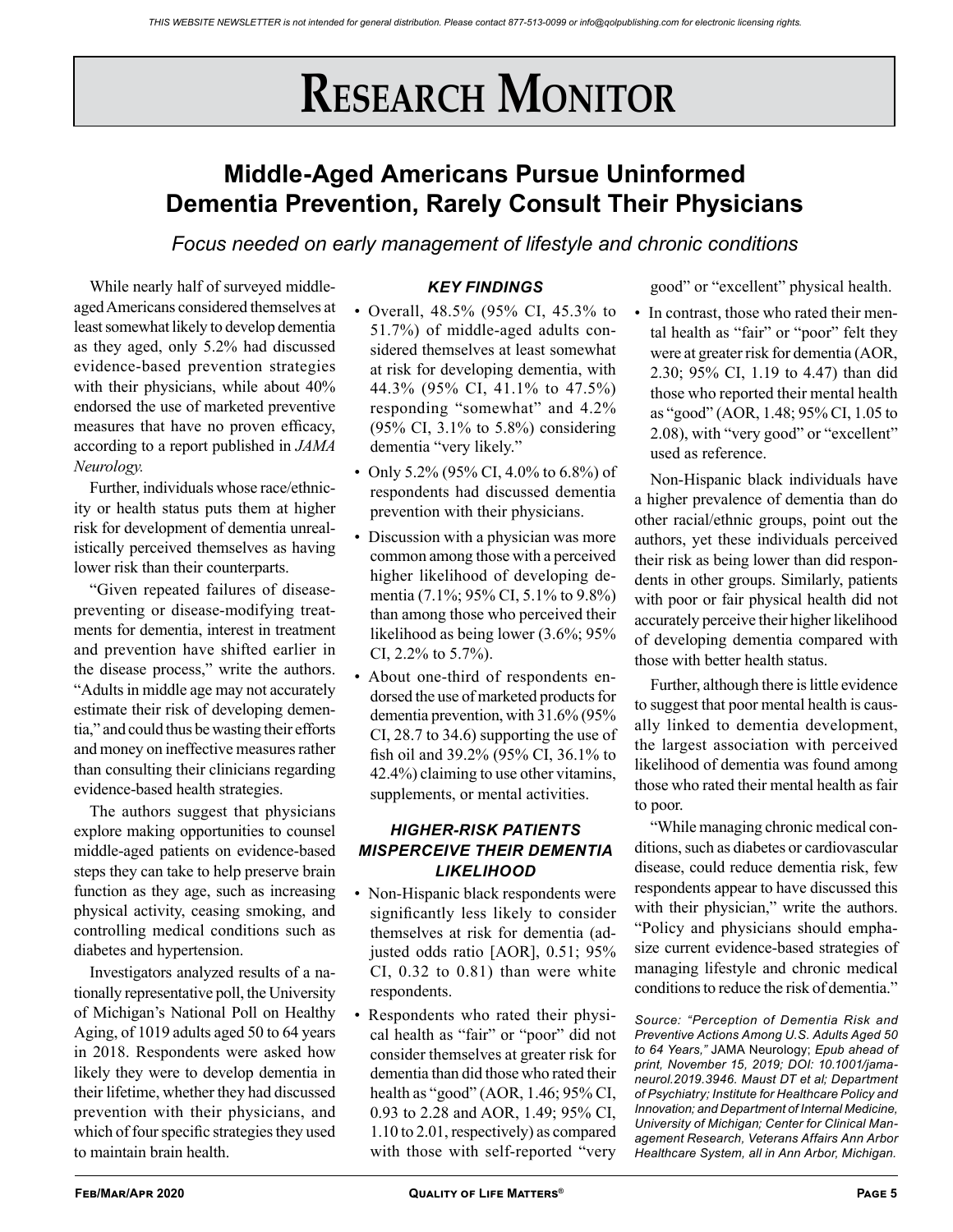# **Research Monitor**

## **Majority of Blood Cancer Physicians Discuss Prognosis, Often Using General Terms and Not Always Revisiting as Disease Progresses**

More than one-half of hematologic oncologists report discussing prognosis with most of their patients, but prefer to impart information using general rather than specific terminology. Further, nearly one in five say they never readdress prognosis after an initial discussion, or do so only when death is imminent, according to a report published in the *Journal of Palliative Medicine.*

"Delays in revisiting prognosis may contribute to discrepancies between physicians' and patients' expectations of prognosis, and importantly may compromise patients' abilities to make informed, preference-aligned treatment decisions as their disease evolves," write the investigators. "Clear prognostic communication, even when uncertain, is arguably foundational for meaningful goals-of-care conversations."

Estimating life expectancy for patients with blood cancer remains challenging, note the authors, yet research has shown that most cancer patients and their families expect their oncologists to initiate such discussions and to provide detailed information regarding prognosis. Evidence also shows that, despite oncologists' possible worry about causing emotional distress, these discussions are unlikely to cause depression, hopelessness, or damage to the physician-patient relationship.

Investigators analyzed survey responses of 349 U.S. hematologic oncologists (male, 75.4%; median age, 52 years) treating adult patients in 2015. Respondents were queried regarding their approaches to prognostic discussions in terms of timing, frequency, and language preference.

### *KEY FINDINGS*

• 60.3% of respondents reported conducting prognostic discussions with "most"  $(> 95\%)$  of their patients.

- 91.3% reported that they typically address prognosis at diagnosis.
- 17.7% said they never revisit the topic of prognosis after the initial discussion or they wait until death is imminent.
- 56.8% preferred using general or qualitative terms rather than specific or numeric terms in these discussions.
- 58.2% considered prognostic uncertainty to be (sometimes, often, or always) a barrier to quality end-of-life (EOL) care.

### *PHYSICIAN FACTORS LINKED TO LOW LIKELIHOOD OF PROGNOSIS DISCUSSION*

- Respondents with  $\leq 15$  years of postgraduate medical experience had significantly lower odds of discussing prognosis with "most" of their patients (adjusted odds ratio [AOR], 0.51; 95% confidence interval [CI], 0.30 to 0.88) than did those with more years of experience.
- Those who considered prognostic uncertainty to be a barrier to quality EOL care were significantly less likely to hold a prognosis discussion (AOR, 0.57; 95% CI, 0.35 to 0.90) than were those who perceived no barrier in prognostic uncertainty.
- Female hematologic oncologists were significantly more likely than males to readdress prognosis earlier than when death was imminent (AOR, 2.42; 95% CI, 1.09 to 5.39).
- Those who reported having discussions with "most" patients were more likely than respondents who talked to fewer patients to readdress prognosis before death was imminent (AOR, 2.01; 95% CI, 1.12 to 3.59).

### *WHEN DO HEMATOLOGIC ONCOLOGISTS SAY THEY READDRESS PROGNOSIS?*

- During an acute illness (53.0%)
- During a period of stability (29.3%)
- Only when death is clearly imminent  $(15.6\%)$
- Never  $(2.1\%)$

### *WHY READDRESSING PROGNOSIS IS IMPORTANT*

- The emotional stress experienced by patients at diagnosis may interfere with prognosis information absorption.
- Patients and families have a desire to be informed about prognosis, but their information preferences may change over time.
- Readdressing prognosis at disease progression, relapse, or refractory disease allows for a review of patients' goals of care and end-of-life preferences.

"This [review of care preferences] is particularly important given that patients with hematologic malignancies are more likely to be hospitalized and to receive chemotherapy in the last 30 days of life, and are also less likely to enroll in hospice compared with solid tumor patients," point out the authors.

*Source: "How Do Blood Cancer Doctors Discuss Prognosis? Findings from a National Survey of Hematologic Oncologists,"* Journal of Palliative Medicine; *June 2019; 22(6):677–684. Habib AR, Cronin AM, Earle CC, Tulsky JA, Mack JW, Abel GA, Odejide OO; Division of Population Sciences, Department of Medical Oncology, Dana-Farber Cancer Institute, Boston; Harvard Medical School, Boston; Ontario Institute for Cancer Research, Toronto; Department of Psychosocial Oncology and Palliative Care, Dana-Farber Cancer Institute, Boston; Division of Palliative Medicine, Department of Medicine, Brigham and Women's Hospital, Boston.*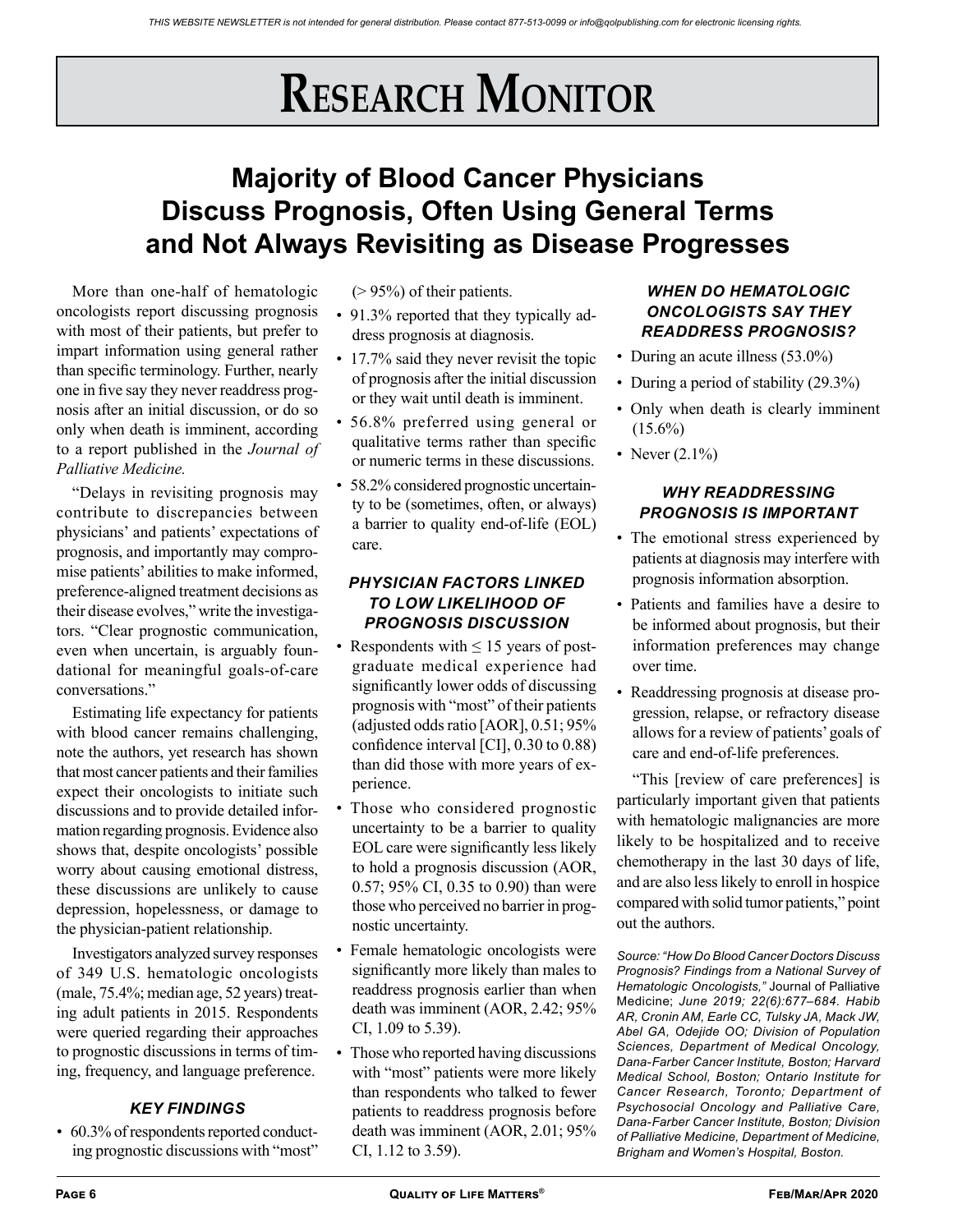# **Clinician Resources**

## **Risk Model Including Functional Impairments Predicts Six-Month Post-AMI Mortality for Older Adults**

A newly developed risk model for six-month mortality in older adults following hospitalization for acute myocardial infarction (AMI) has been shown to be well calibrated and have good discriminatory ability, particularly with the novel inclusion of information on functional impairments, according to a report published in the *Annals of Internal Medicine.*

"We found that several factors relevant to older adults and not considered in prior AMI risk models were independently associated with mortality," write the authors. "Adding functional impairments significantly improved model performance."

Current AMI mortality risk models were derived from cohorts of younger adults, note the authors, yet those aged  $\geq$  75 years — who comprise one-third of AMI hospitalizations — are at higher risk for six-month mortality following hospitalization.

Having prognostic information at discharge can assist patients with decision making and help clinicians identify patients who may benefit from closer postdischarge monitoring, the involvement of palliative care, or referral to hospice.

Investigators developed and assessed the utility of their six-month mortality risk model using data on 3006 patients aged  $\geq$  75 years (mean age, 81.5 years; female, 44.4%; nonwhite, 10.5%) discharged alive from 2013 to 2016 following hospitalization for AMI in 94 hospitals across the U.S.

The final model included 15 variables. In addition to traditional cardiovascular and demographic risk factors, four variables (hearing impairment, mobility impairment, weight loss, and lower patient-reported health status) not previously included in risk models were added.

### *FACTORS MOST STRONGLY ASSOCIATED WITH INCREASED MORTALITY RISK*

- Unintentional weight loss (OR, 1.69; 95% CI, 1.19 to 2.39)
- Worse self-reported health status (OR, 1.34 per level of worsening; 95% CI, 1.11 to 1.61)
- Older age (odds ratio [OR], 1.06 per year; 95% CI, 1.02 to 1.11)
- Longer length of hospital stay (OR, 1.05 per day; 95% CI, 1.02 to 1.08)

Although the functional impairments contained in their model are not typically assessed in routine inpatient care, "the assessments required for our model should take less than 10 minutes to complete," write the authors. The results of their multivariable risk model have been used to develop an online calculator tool for six-month mortality. It is available at **www.silverscore.org.**

*Source: "Predicting 6-Month Mortality for Older Adults Hospitalized with Acute Myocardial Infarction: A Cohort Study,"* Annals of Internal Medicine; *Epub ahead of print, December 10, 2019; DOI: 10.7326/M19–0974. Dodson JA, Haiduk AM, Krumholz HM, Chaudhry SI, et al; New York University School of Medicine, New York City; Yale School of Medicine, Yale New Haven Hospital, and Yale School of Public Health, New Haven, Connecticut.*

## **End-of-Life Care Websites**

American Academy of Hospice and Palliative Medicine *www.aahpm.org*

Information and Support for End-of-Life Care from the National Hospice and Palliative Care Organization *www.nhpco.org/patients-andcaregivers/*

Center to Advance Palliative Care *www.capc.org*

The EPEC Project (Education in Palliative and End-of-Life Care) *www.bioethics.northwestern.edu/ programs/epec/about/*

Palliative Care Fast Facts and Concepts, a clinician resource from the Palliative Care Network of Wisconsin *www.mypcnow.org/fast-facts*

Hospice and Palliative Nurses Association *www.advancingexpertcare.org*

> Hospice Foundation of America *www.hospicefoundation.org*

Medical College of Wisconsin Palliative Care Program *www.mcw.edu/departments/palliativecare-program*

> National Hospice & Palliative Care Organization *www.nhpco.org*

Division of Palliative Care Mount Sinai Health System *www.stoppain.org*

*Quality of Life Matters®* **is a registered trademark of Quality of Life Publishing Co.** 

**© 2020 by Quality of Life Publishing Co.** All rights reserved. No part of this newsletter may be reproduced without prior permission of the publisher.

For reprint requests or questions, contact 877-513-0099, info@QOLpublishing.com.